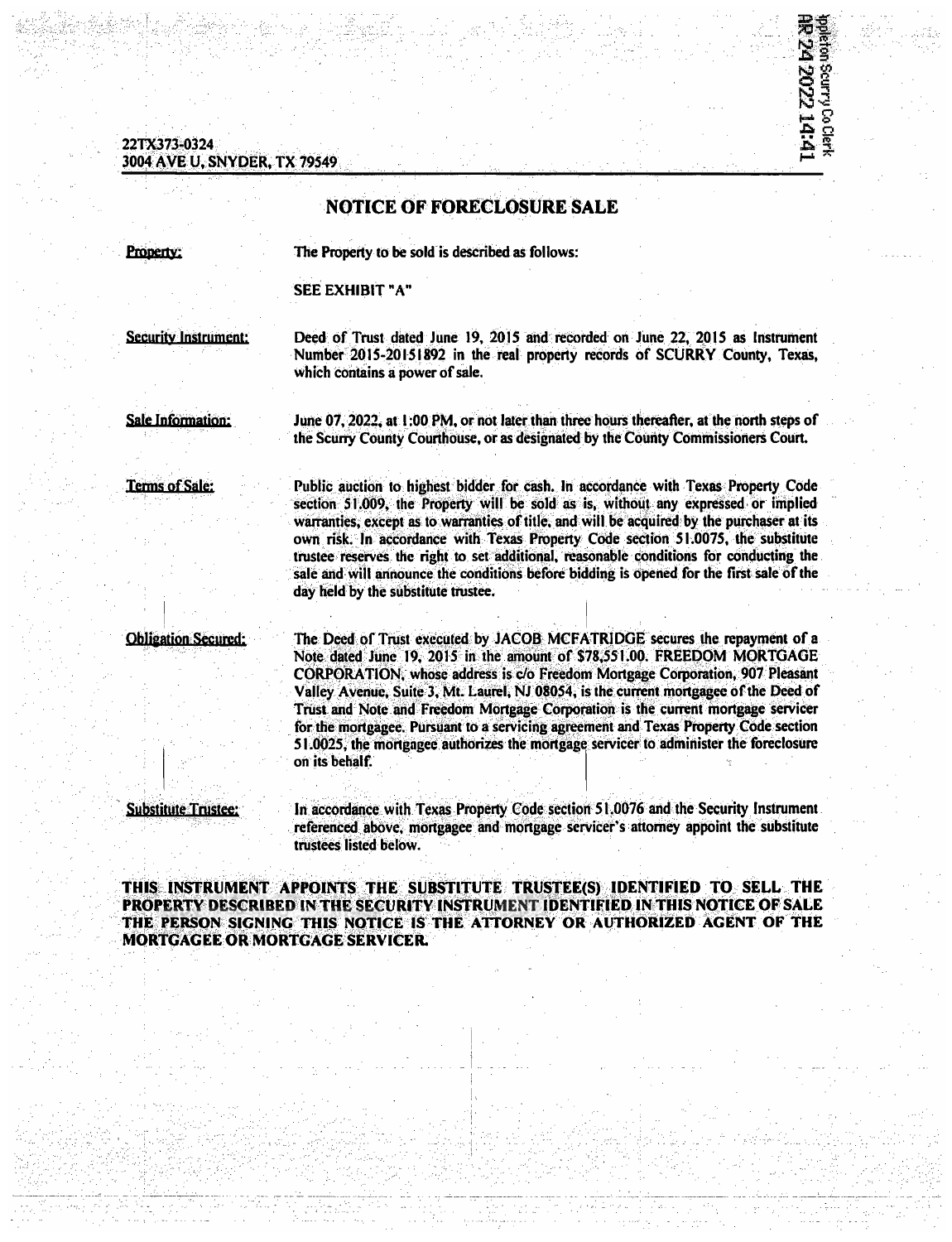ASSERT AND PROTECT YOUR RIGHTS AS A MEMBER OF THE ARMED FORCES OF THE UNITED STATES. IF YOU ARE OR YOUR SPOUSE IS SERVING ON ACTIVE MILITARY DUTY, INCLUDING ACTIVE MILITARY DUTY AS A MEMBER OF THE TEXAS NATIONAL GUARD OR THE NATIONAL **GUARD OF ANOTHER STATE OR AS A MEMBER OF A RESERVE COMPONENT OF THE ARMED** FORCES OF THE UNITED STATES, PLEASE SEND WRITTEN NOTICE OF THE ACTIVE DUTY MILITARY SERVICE TO THE SENDER OF THIS NOTICE IMMEDIATELY.

Miller, George & Suggs, PLLC Dustin C. George, Attorney at Law Tracey Midkiff, Attorney at Law Jonathan Andring, Attorney at Law 5601 Democracy Drive, Suite 265 Plano, TX 75024

 $\mathbb{Z}$ 

Substitute Trustee(s): Terry Browder. Laura Browder, Marsha Monroe, Jonathan Schendel. Ramiro Cuevas, Patrick Zwiers, Jamie Osborne and Auction.com employees, including but not limited to those listed herein c/o Miller, George & Suggs, PLLC 5601 Democracy Drive, Suite 265 Plano, TX 75024

**Certificate of Posting** 

, declare under penalty of perjury that on the  $\geq$ day of  $202$   $-1$  filed and posted this Notice of Foreclosure Sale in accordance with the requirements of SCURRY County, Texas and Texas Property Code sections 51.002(b)(1) and 51.002(b)(2).